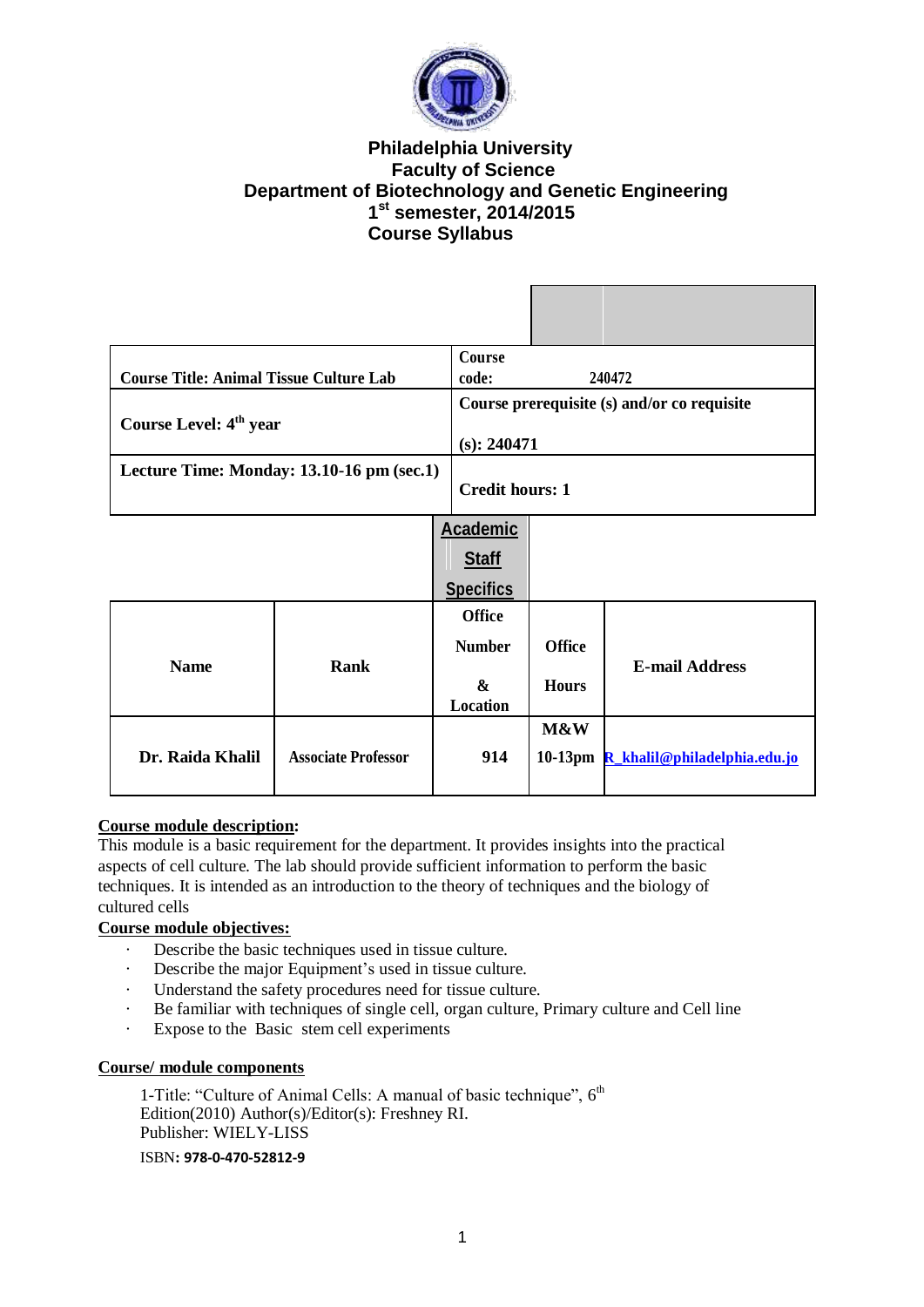2-Animal Tissue culture laboratory manual prepared by Dr. Khaled Al Qaoud, Dr.Raida khalil&Mrs Sabah Saad and other supplement sources

## **Teaching methods:**

The course involves theoretical description of methodology, discussion about practical work and experiment execution. Students should work in groups, follow up their experiments, write reports about results and discuss all related matters with supervisor.

# **Learning outcomes:**

## **Knowledge and understanding**

The students should be able to know how to generate a suitable sterile environment for a successful cell culture.

They should be able to differentiate between different types of cells and tissue sources.

### **Cognitive skills (thinking and analysis**).

The students will learn the ability to correlate between different biological samples and show the importance of different media in tissue culture

- · **Communication skills** (personal and academic). **NA**
- · **Practical and subject specific skills (Transferable Skills).** 
	- The ability to handle different sources of tissue culture.
	- Using of tissue culture techniques in pharmaceutical studies and toxicity analysis.
	- · Benefit of such skills and practices in higher studies.

**Assessment instruments:** Short reports, Quizzes. Problem solving and trouble shooting, Middle and Final exams

| <b>Allocation of Marks</b>                      |      |  |  |  |
|-------------------------------------------------|------|--|--|--|
| <b>Assessment Instruments</b>                   | Mark |  |  |  |
| Midterm examination                             | 30%  |  |  |  |
| Final examination:                              | 40%  |  |  |  |
| Reports, Quizzes, Home works & Open lab reports | 30%  |  |  |  |
| Total                                           | 100% |  |  |  |

#### **Documentation and academic honesty**

Documentation style (with illustrative examples), Protection by copyright, Avoiding plagiarism.

### **Course/module academic calendar**

| week       | <b>Basic and support</b><br>material to be covered                                                                                                               | Homework/report<br>s and their due<br>dates                                                    |
|------------|------------------------------------------------------------------------------------------------------------------------------------------------------------------|------------------------------------------------------------------------------------------------|
| (1)<br>(2) | Introduction to Cell culture<br>Lab design, Equipment,<br>Safety in the Lab, and Aseptic<br>Conditions<br>Cells Counting and Cell<br><b>Viability Assessment</b> | <b>Homework will be</b><br>assigned during<br>the course and<br>have one week a<br>maximum due |
| (3)        | Dissecting Mouse and<br>Primary Culture of<br>Splenocytes                                                                                                        | date                                                                                           |